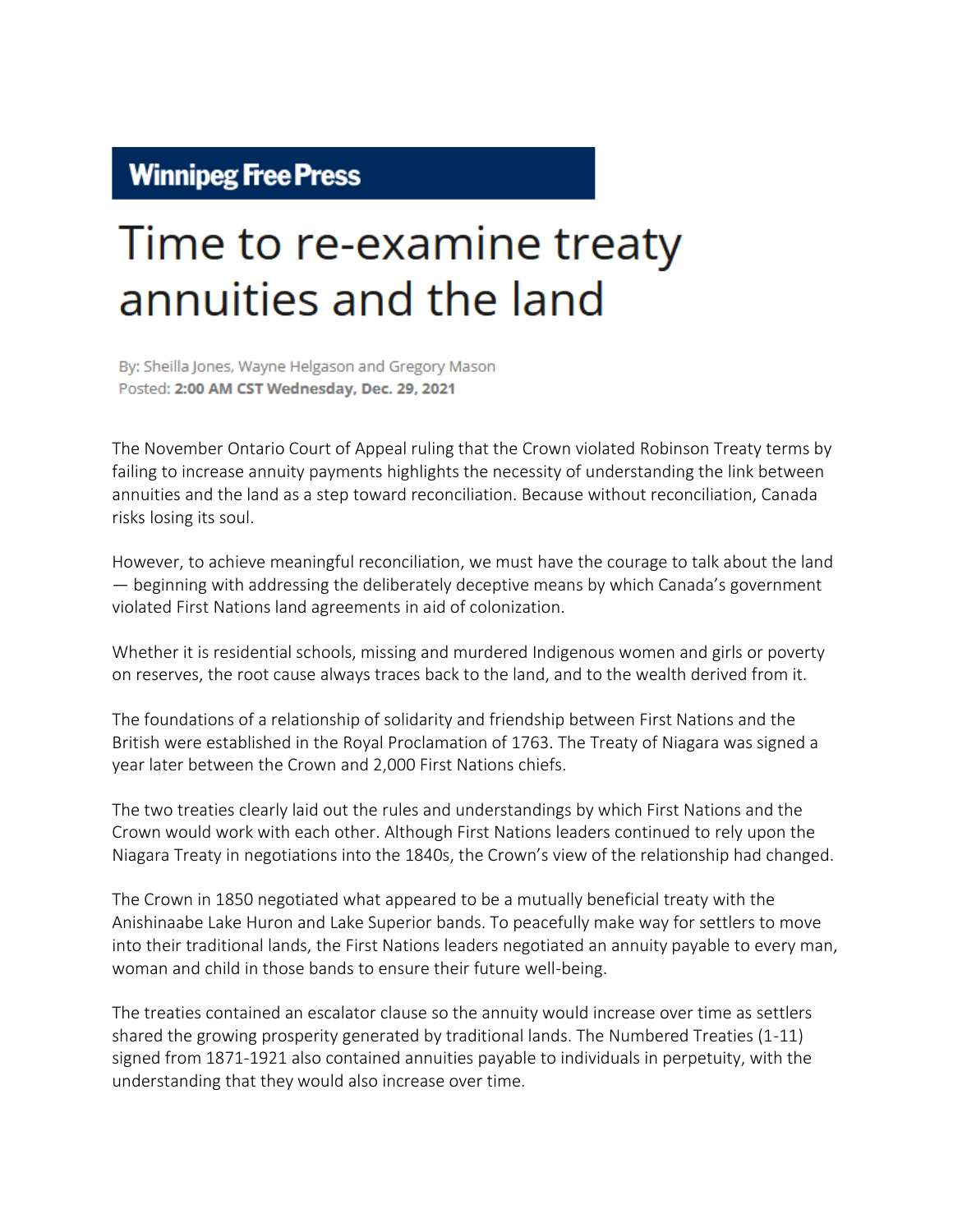It appears that the Crown had no intention of doing so, as no mechanism for increasing annuities was ever developed. Instead, the federal government adopted a strict policy of monetary nominalism to forever freeze annuities at the 1878 value of \$5 per person (\$4 in Ontario) per year.

That's 42 cents per month. That is the "return on investment" Treaty people receive today for sharing their traditional lands with settlers.

In 2014, the leaders of the Huron and Superior bands did finally challenge Canada's failure to increase annuities. The Ontario Superior Court ruled in Restoule v. Canada in 2018 that the government was obliged to do so, affirmed by the Ontario Court of Appeal ruling.

But without any historic mechanism in place, how might one evaluate the "prosperity generated by the land" in modern-day Canada?

Our Indigenous and non-Indigenous grassroots team, the Modernized Annuity Working Group [\(MAWG\)](https://www.mawg.ca/) arrived at [a number of viable models](https://www.mawg.ca/jaed-modern-annuity-paper) that are easy to understand and relatively simple to implement.

The federal income support model, for instance, uses the same process for establishing the value of programs such as the Canada Child Benefit (about \$570 per month) or Old Age Security (about \$635 per month). To arrive at a dollar value, the federal government determines the objective of the program, what it would cost to achieve that objective, and what is politically acceptable to the electorate. We arrived at a suggested monthly annuity value of \$625 per person.

A GDP land-based model, on the other hand, is significantly more elaborate in that it encompasses land-based economic activity in Canada, from farming, forestry, fishing, mining and energy production to golf courses and national parks.

Canada uses the internationally recognized [North American Industrial Classification System](https://www.census.gov/naics/) to provide a detailed record of economic activity in all sectors of the economy, published quarterly by Statistics Canada. Based on the GDP data published for October 2021, the land-based economic activity we looked at would result in an annuity value of \$735 per person per month.

Of course, challenges exist in implementing a modern annuity, including eligibility. Our team sees great value in extending a modern annuity, payable directly to each status First Nations person. This could dramatically alter the economic prospects of First Nations families and communities.

There is little to stand in the way of modernizing annuities today. The Indian Act has nothing to say on annuity valuation. All that is required is the political will to act.

This is what meaningful reconciliation could look like if we all pull together in this boat called Canada.